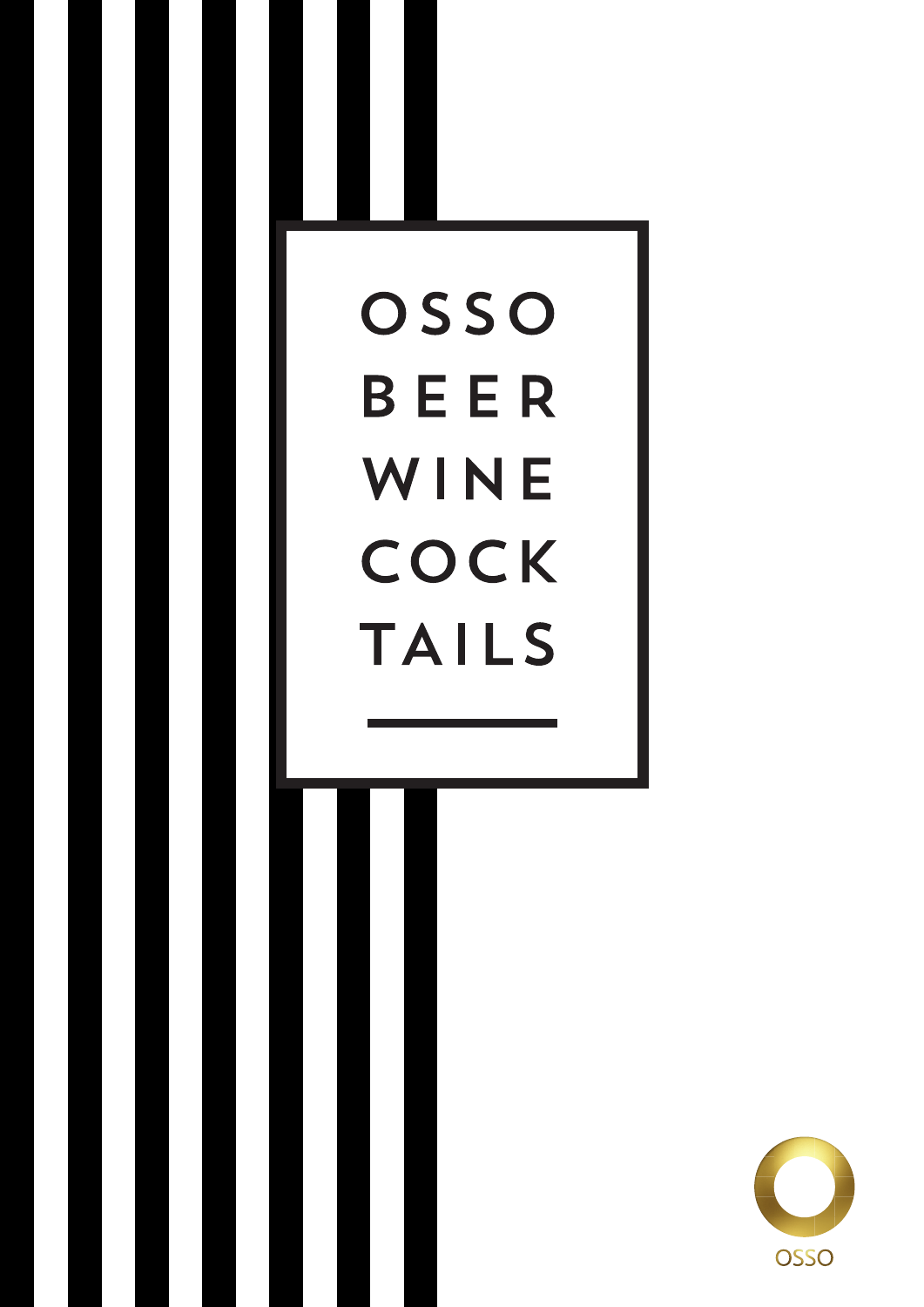# AUSTRALIAN BEER & CIDER

| <b>CASCADE LIGHT, TAS 375ML</b> <i>(Light Beer)</i> 2.6%           | 8.0  |
|--------------------------------------------------------------------|------|
| <b>GREAT NORTHERN, QLD 375ML</b> <i>Mid-Strength</i> ) 3.5%        | 9.0  |
| TOOHEYS EXTRA DRY, NSW 330ML (Lager) 4.4%                          | 9.0  |
| <b>VICTORIA BITTER, VIC 375ML</b> (Lager) 4.9%                     | 9.0  |
| HAHN SUPER DRY, NSW 330ML (Low Carb Lager) 4.6%                    | 9.0  |
| <b>CROWN LAGER, VIC 375ML</b> (Lager) 4.9%                         | 9.0  |
| <b>MURRAY'S ANGRY MAN, NSW 330ML</b> Pale Ale) 4.8%                | 10.0 |
| <b>MURRAY'S WHALE ALE, NSW 330ML</b> (Ale) 4.5%                    | 10.0 |
| WHITE RABBIT DARK ALE, VIC 330ML (Dark Ale) 4/9%                   | 11.0 |
| REKORDERLIG CIDER, SWITZ 330ML (Strawberry Lime Cider) 4.0%        | 11.0 |
| REKORDERLIG CIDER, SWITZ 330ML (Blush Rosé Cider) 4.0%             | 11.0 |
| <b>PRESSMANS APPLE CIDER, NSW 5330ML</b> (Apple Cider) 4.5%        | 11.0 |
| <b>SOMERSBY PEAR CIDER, 330ML</b> (Pear Cider) 4.5%                | 11.0 |
| <b>BILPIN NON-ALCOHOLIC CIDER, NSW 330ML</b> (Non-Alcoholic Cider) | 7.0  |

## IMPORTED BEER

<u> The Communication</u>

| <b>BLUE MOON, BELGIUM 330ML</b> (White Ale) 5.4%              | 11.5 |
|---------------------------------------------------------------|------|
| <b>CORONA, MEXICO 355ML</b> (Summer Ale) 4.6%                 | 10.0 |
| <b>HEINEKEN, NETHERLANDS 330ML</b> $\text{Lager}$ ) 5.0%      | 10.0 |
| <b>HEINEKEN ZERO, NETHERLANDS 330ML</b> (Non-Alcoholic Lager) | 8.0  |
| <b>PERONI, ITALY 330ML</b> $(Lager) 5.1\%$                    | 11.0 |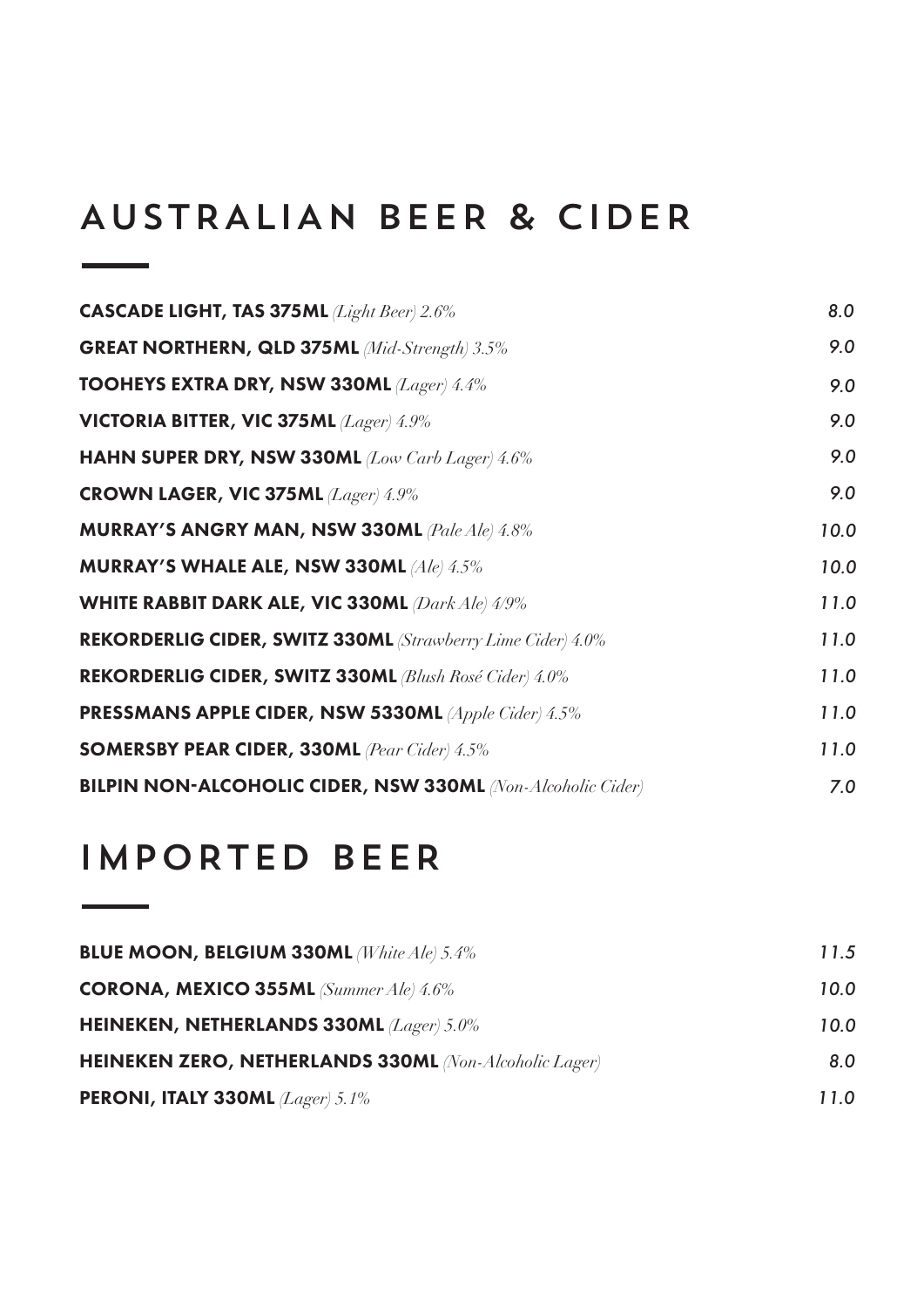# COCKTAILS

| <b>BERRY MINT FIZZ</b><br>Raspberry Vodka, Watermelon Liquor, Mint, Lime                          | 18 | <b>MOJITO</b><br>Bacardi, Clapped Mint, Lime                                                                 | 18 |
|---------------------------------------------------------------------------------------------------|----|--------------------------------------------------------------------------------------------------------------|----|
| <b>BOURBON ICED TEA</b><br>Limoncello, Bourbon, Iced Tea                                          | 18 | <b>MARGARITA</b><br>Tequila, Cointreau, Fresh Lime                                                           | 18 |
| <b>T-DELIGHT</b><br>Lychee, Passionfruit, Lime, Sugar                                             | 18 | <b>NY SOUR</b><br>Whiskey, Lemon, Red Wine *contains egg                                                     | 18 |
| <b>EAST 8</b><br>Vodka, Aperol, Passionfruit, Lime                                                | 18 | <b>OLD FASHIONED</b><br>Whiskey, Sugar, Bitters                                                              | 18 |
| <b>ROSE SPRITZ</b><br>Vodka, Prosecco, Lychee, Rose Syrup                                         | 18 | <b>NEGRONI</b>                                                                                               | 18 |
| <b>JUNGLE BIRD</b><br>Spiced Rum, Campari, Pineapple, Lime                                        | 18 | Gin, Vermouth, Campari<br><b>PINA COLADA</b>                                                                 | 18 |
| <b>ESPRESSO-TINI</b><br>Vanilla, Licor 43, Espresso, Maple Syrup                                  | 18 | Malibu, Pineapple, Coconut Cream<br><b>WATERMELON CAPRIOSKA</b>                                              |    |
| <b>OSSOPOLITAN</b><br>Vodka, Mango, Cranberry, Lime                                               | 18 | Watermelon, Vodka, Lime                                                                                      | 18 |
| <b>SALTED CARAMEL MARTINI</b><br>Caramel, Crème de Cacao, Vodka, White Chocolate<br>Liquor, Cream | 18 | $500ML - 24 / 1L - 44$<br><b>SANGRIA</b><br>White - Elderflower liqueur, sauvingnon blanc,<br>seasonal fruit |    |
| <b>GOLDEN DREAM</b><br>Galliano, Cointreau, Cream, Orange                                         | 18 | Red - Brandy, Orange Juice, Pinot Noir, seasonal<br>fruits                                                   |    |

## MOCKTAILS

| <b>VIRGIN COSMO</b><br>Mango, Cranberry, Lemonade            | 11 |
|--------------------------------------------------------------|----|
| <b>PASSION PEAR SMOOTHIE</b><br>passionfruit, Pear, Lemonade | 11 |
| <b>OSSO PUNCH</b><br>Strawberry, Lime, Pineapple, Lemonade   | 11 |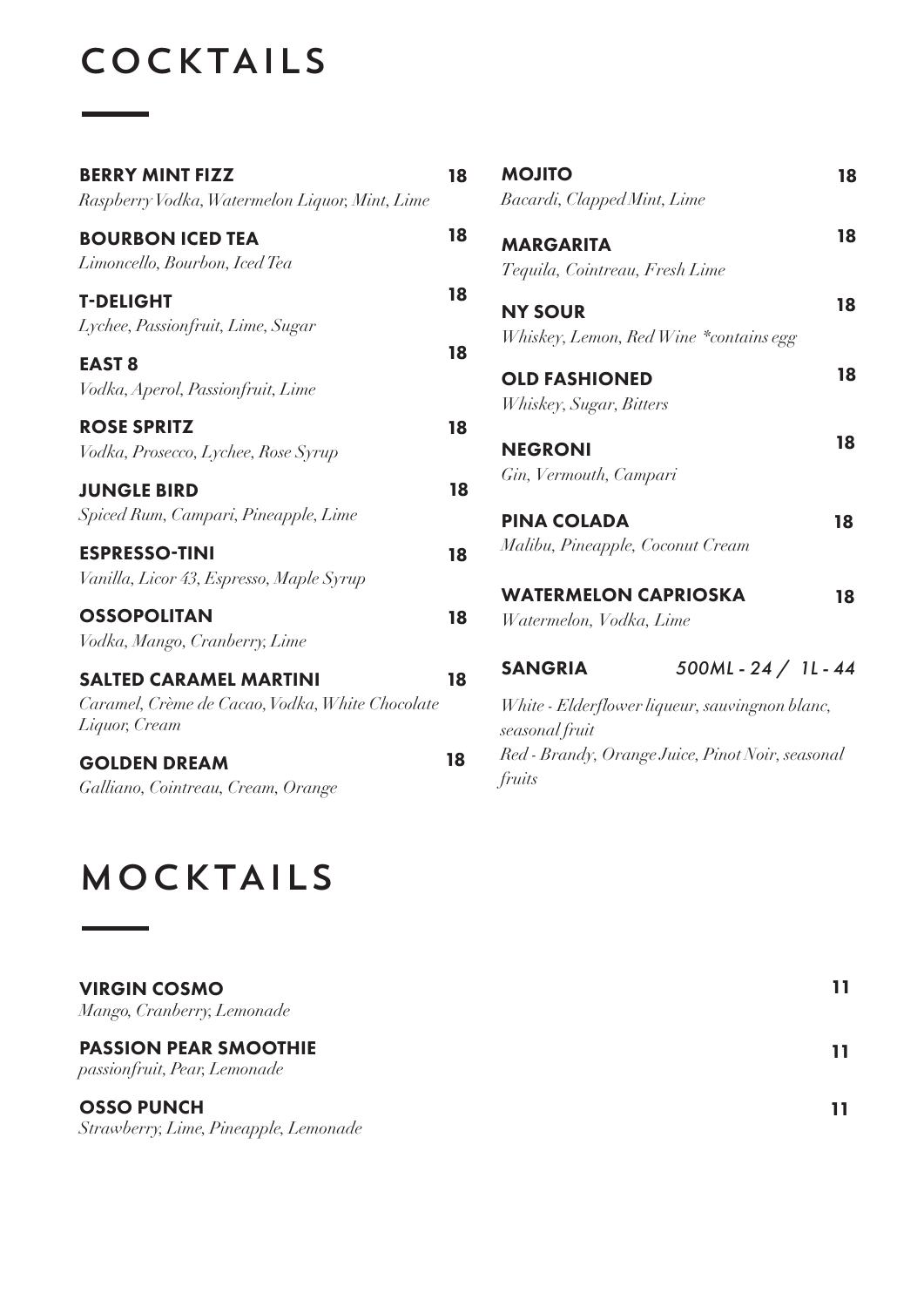## SPIRITS

<u> Tanzania (</u>

## SCOTCH & WHISKEY

| <b>CHIVAS REGAL 12YO</b><br>(Blend, Scottish Highlands)        | 11 QQ | <b>CHIVAS REGAL 18YO</b><br>(Blend, Scottish Highlands)       |
|----------------------------------------------------------------|-------|---------------------------------------------------------------|
| <b>GLENFIDDICH 12YO</b><br>(Single Malt, Speyside)             | 14.00 | <b>SUNTORY CHITA</b><br>(Single Malt, Japan)                  |
| <b>LANGULIVIN 16YO</b><br>$(Single$ <i>Malt, Islay</i> )       | 22.00 | <b>GLENMORANGIE 18YO</b><br>(Single Malt, Scottish Highlands) |
| <b>GLENDRONACH 12YO</b><br>(Single Malt, Scottish Highlands)   | 22.00 | <b>GLENFIDDICH 18YO</b><br>(Single Malt, Speyside)            |
| <b>AUCHENTOSHAN 3 WOOD</b><br>(Single Malt, Scottish Lowlands) | 22.00 | <b>LAPHROAIG LORE</b><br>(Single Malt, Islay)                 |

#### BOURBON

| <b>JIM BEAM</b>         | 9.50  | <b>SMIRNOFF RED</b>    | 9.50  |
|-------------------------|-------|------------------------|-------|
| <b>JACK DANIELS</b>     | 10.50 | <b>ABSOLUT BERRY</b>   | 10.00 |
| <b>SOUTHERN COMFORT</b> | 10.50 | <b>ABSOLUT VANILLA</b> | 10.00 |
| <b>WILD TURKEY</b>      | 10.50 | <b>CIROC</b>           | 12.00 |
| <b>MAKERS MARK</b>      | 12.00 | <b>GREY GOOSE</b>      | 15.00 |
| <b>GENTLEMAN JACK</b>   | 15.00 | <b>BELVEDERE</b>       | 17.00 |
| <b>WOODFORD RESERVE</b> | 18.00 |                        |       |

#### RUM

#### GIN

VODKA

| <b>BUNDABERG</b>         | 9.50  |
|--------------------------|-------|
| <b>BACARDI</b>           | 9.50  |
| <b>CAPTAIN MORGAN</b>    | 10.50 |
| <b>KRAKEN SPICED RUM</b> | 12.00 |

| <b>GORDONS</b>         | 9.50  |
|------------------------|-------|
| <b>BOMBAY SAPPHIRE</b> | 11.50 |
| <b>HENDRICKS</b>       | 14 OO |

22.00

SUNTORY CHITA25.00

27.00

27.00

31.00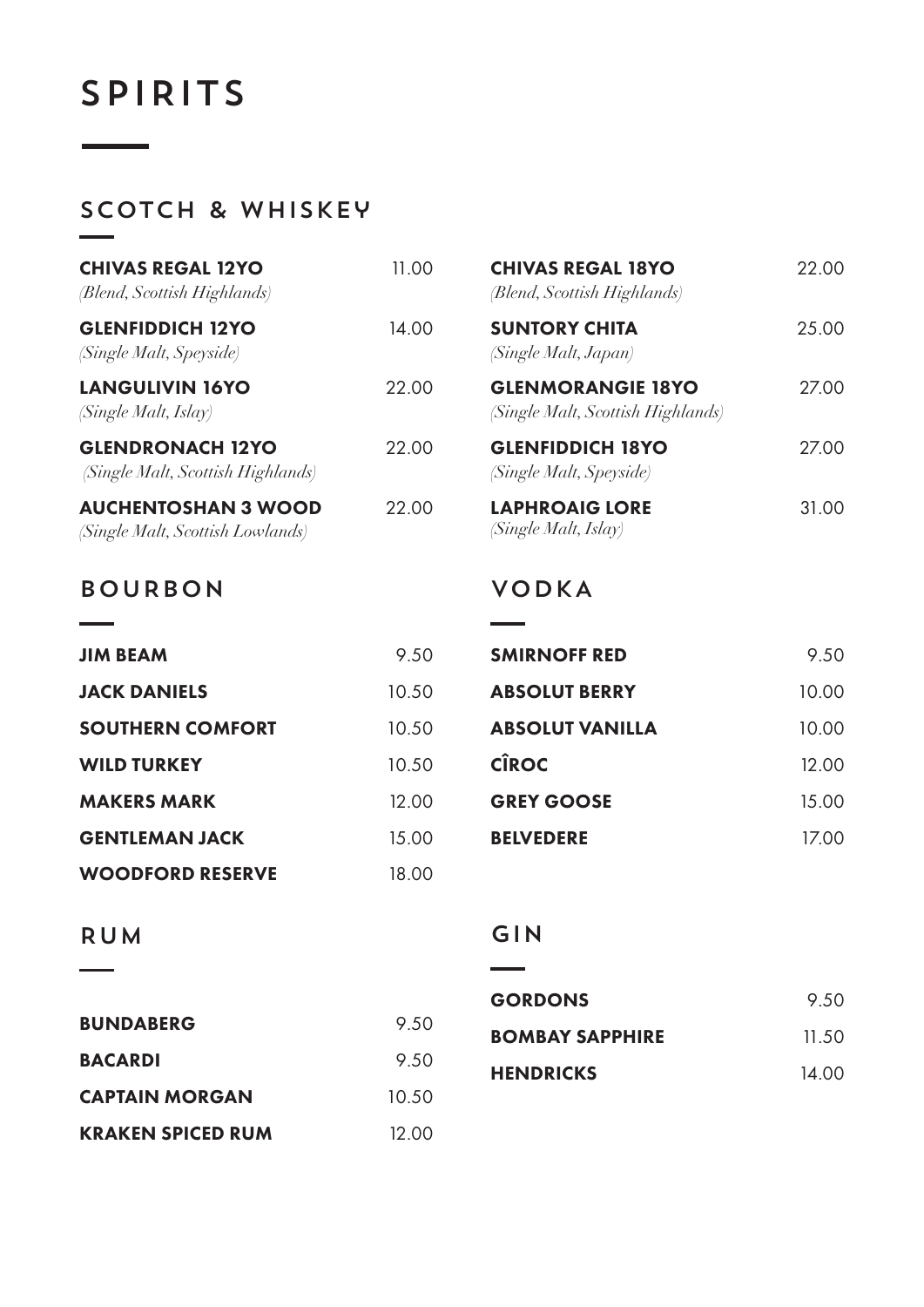# WINE BY THE GLASS

#### SPARKLING

| NV Osso Pinot Noir Chardonnay, Adelaide Hills     | 9.90  |
|---------------------------------------------------|-------|
| NV Gapsted 'Tobacco Road' Prosecco, King Valley   | 11.00 |
| N/V Koonara Guardian Angel Chardonnay, Coonawarra | 12.50 |

#### **WHITE**

| 20 Brockenchack 'Mackenzie Williams 1896' Riesling Eden Valley            | 12.00 |
|---------------------------------------------------------------------------|-------|
| 21 SQL 'White Label' Moscato, Yarra Valley                                | 9.90  |
| 21 Wills Domain 'Mystic Springs' Semillon Sauvignon Blanc, Margaret River | 12.50 |
| 21 Wine by Code Rosé, Barossa Valley                                      | 11.00 |
| 21 Osso Selection Sauvignon Blanc, Marlborough                            | 10.50 |
| 21 Sailors Bay Vineyard Sauvignon Blanc, Margaret River                   | 11.50 |
| 20 Osso Selection Chardonnay, Yarra Valley                                | 10.50 |
| 14 Zitta Estate 'Chablis Style' Chardonnay, Barossa Valley                | 14.50 |
| 20 Aussie Bear Juice Wine Co. Pinot Grigio, Adelaide Hills                | 12.50 |

## RED

| 20 Whispering Lake 'Single Vineyard' Pinot Noir, Pemberton   | 13.90 |
|--------------------------------------------------------------|-------|
| 20 Osso Selection Cabernet Merlot, Yarra Valley              | 9.90  |
| 20 Osso Selection Merlot, Coonawarra                         | 9.90  |
| 20 Osso Selection Cabernet Sauvignon, Barossa Valley         | 9.90  |
| 15 Oldbury 'Regional Reserve' Cabernet Sauvignon, Coonawarra | 12.90 |
| 18 Virgara Estate 'Classic' Shiraz, Adelaide Plains          | 11.90 |
| 20 Osso Selection Shiraz, McLaren Vale                       | 9.90  |
| 19 Wills Domain 'Eightfold' Shiraz, Margaret River           | 14.50 |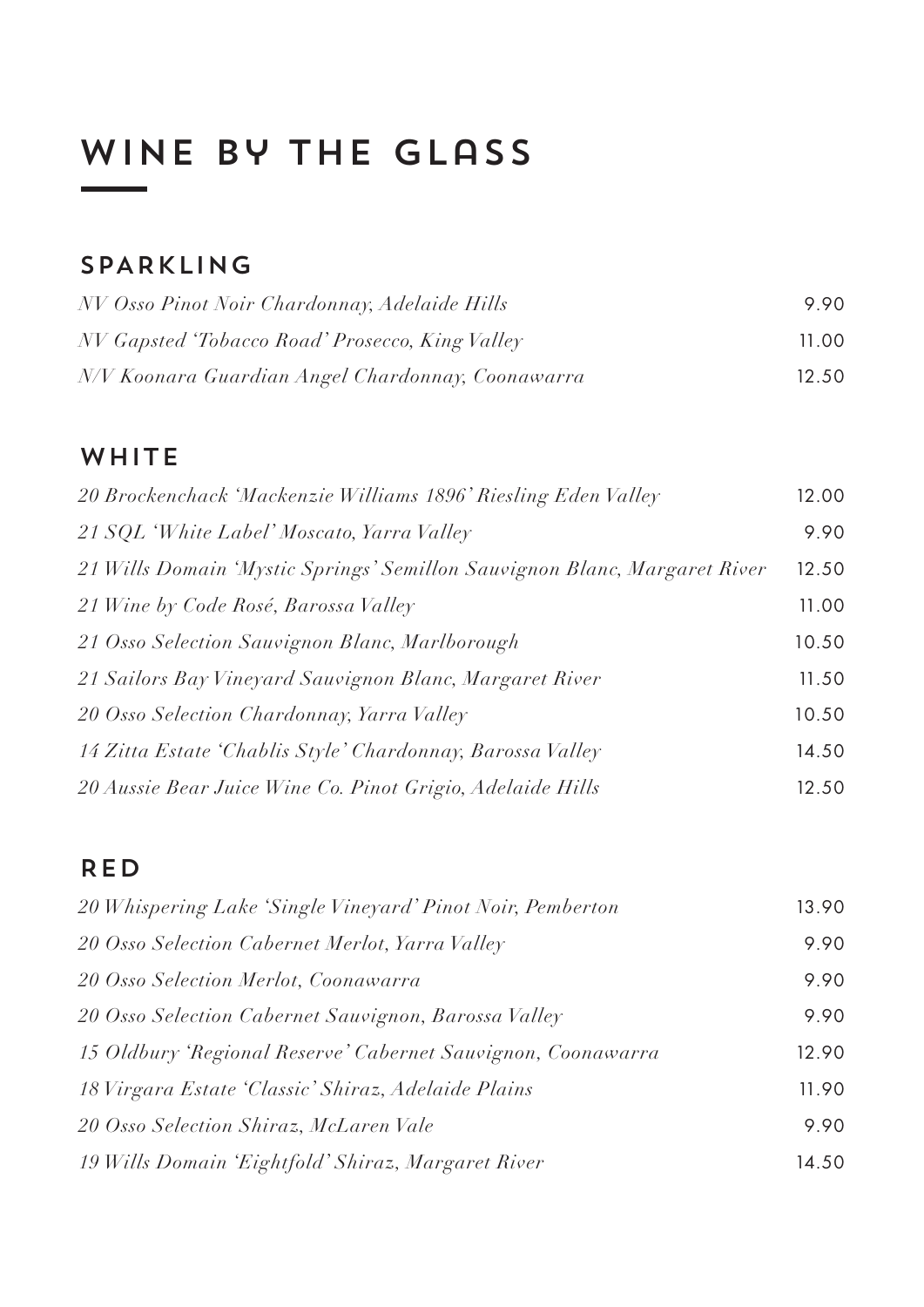# WHITE WINE

## SPARKLING / CHAMPAGNE BOTTLE

| N/V Osso Selection Pinot Noir Chardonnay, Adelaide Hills                        | 44.00  |
|---------------------------------------------------------------------------------|--------|
| N/V Aussie Bear Juice Wine Co Chardonnay Pinot, Pyrenees                        | 42.00  |
| N/V Gapsted 'Tobacco Road' Prosecco, King Valley                                | 54.00  |
| N/V Rosnay 'Organic' Blanc de Blanc, Cowra                                      | 62.00  |
| N/V Wills Domain 'Cuvée d' Élevage' Chardonnay Pinot Brut, Margaret River 69.00 |        |
| N/V Wills Domain "Cuvée d'Élevage' Rose`, Margaret River                        | 69.00  |
| 12 Veuve Clicquot 'Vintage', Reims France                                       | 159.00 |
| N/V Alfred Gratien 'Classico', Epernay France                                   | 168.00 |

#### RIESLING

| 21 Ashton Park Estate, Clare Valley                    | 54.00 |
|--------------------------------------------------------|-------|
| 20 Brockenchack 'Mackenzie Williams 1896', Eden Valley | 59.00 |

## BLENDS & VARIETALS

| 21 SQL 'White Label' Moscato, Yarra Valley                                | 46.00 |
|---------------------------------------------------------------------------|-------|
| 21 Wills Domain 'Mystic Springs' Semillon Sauvignon Blanc, Margaret River | 58.00 |
| 19 Hayes Family Wines 'Regional Series' Roussanne, Barossa Valley         | 74.00 |

#### ROSE`

| 21 Wine by Code, Barossa Valley | 46.00 |
|---------------------------------|-------|
| 21 Wills Domain, Margaret River | 56.00 |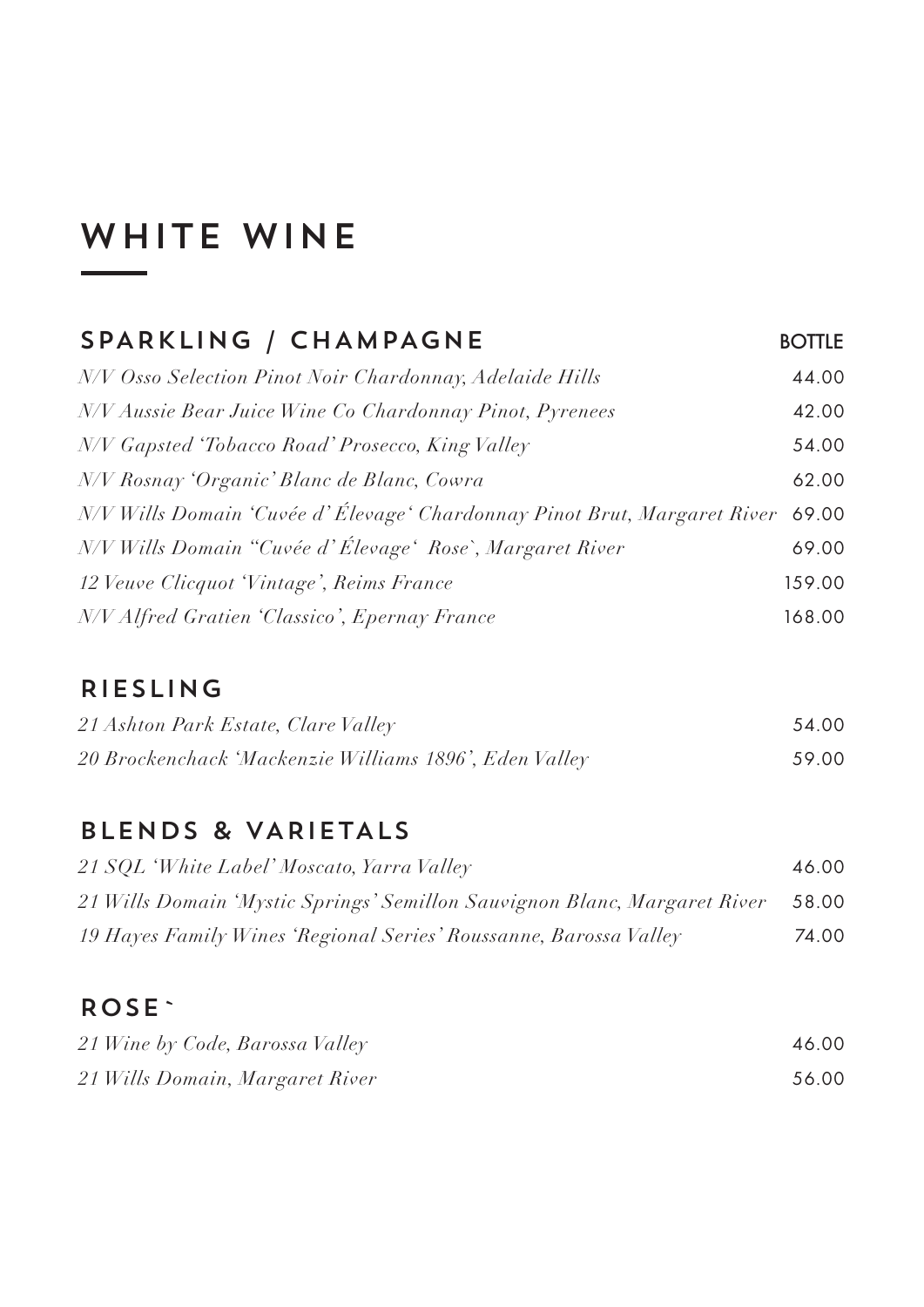| SAUVIGNON BLANC                            | <b>BOTTLE</b> |
|--------------------------------------------|---------------|
| 21 Osso Selection, Marlborough             | 44.00         |
| 21 Wills Domain, Margaret River            | 46.00         |
| 21 Sailors Bay Vineyard, Margaret River    | 52.00         |
| 19 Hungerford Hill Fume' Blanc, Tumbarumba | 62.00         |

## PINOT GRIS/PINOT GRIGIO

| 20 Aussie Bear Juice Wine Co. Pinot Grigio, Adelaide Hills | 44.00 |
|------------------------------------------------------------|-------|
| 21 Ernest Schuetz 'Terra X' Pinot Gris, Mudgee             | 46.00 |
| 21 Brockenchack 'On-Point' Pinot Grigio, Eden Valley       | 56.00 |

## CHARDONNAY

| 14 Zitta Wines 'Chablis Style', Barossa Valley      | 56.00 |
|-----------------------------------------------------|-------|
| 20 Gapsted Wines High Country', King Valley         | 58.00 |
| 19 Hungerford Hill Preservative Free, Hunter Valley | 62.00 |
| 21 Ernest Schuetz Estate 'Family Reserve', Mudgee   | 68.00 |
| 20 Wills Domain 'Eightfold', Margaret River         | 74.00 |

## DESSERT WINES

| 18 Wills Domain 'Cane Cut' Semillon 375ml, Margaret River | 54.00 |
|-----------------------------------------------------------|-------|
|-----------------------------------------------------------|-------|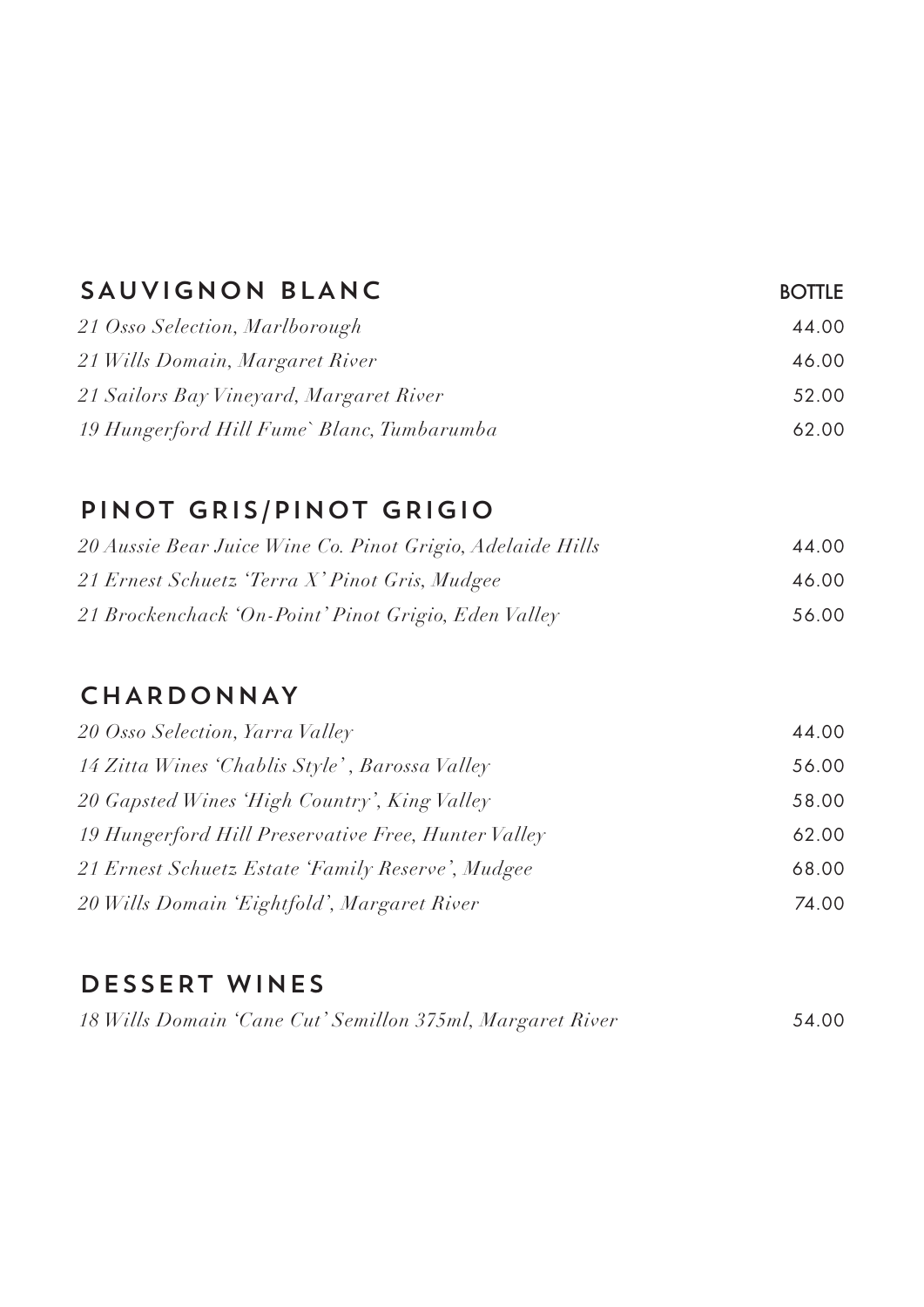# OSSO RESERVE LIST BOTTLE

| 16 Ernest Schuetz 'St. Isabel' Pinot Blanc, Mudgee                | 96.00  |
|-------------------------------------------------------------------|--------|
| 19 Podere Don Cataldo Primitivo, Salento Ity                      | 98.00  |
| 18 Zitta 'Greenock' Nero d'Avola, Barossa Valley                  | 110.00 |
| 19 Will Domain 'Paladin Hill' Chardonnay, Margaret River          | 110.00 |
| 10 Zitta 'Greenock' Shiraz, Barossa Valley                        | 139.00 |
| 13 Ernest Schuetz 'Paso Doble' Cabernet Sauvignon, Mudgee         | 149.00 |
| 18 Paradigm Hill 'Les Cinq' Pinot Noir, Mornington Peninsular     | 159.00 |
| 14 Sweetwater 'Hermitage' Shiraz, Hunter Valley                   | 165.00 |
| 18 Will Domain 'Paladin Hill' Shiraz, Margaret River              | 179.00 |
| 18 Wills Domain 'Matrix' Cabernet Blend, Margaret River           | 189.00 |
| 15 Robert Oatley 'The Pennant' Cabernet Sauvignon, Great Southern | 198.00 |
| 16 Brockenchack 'William Fredrick' Shiraz, Eden Valley            | 290.00 |
| 08 Gibson 'Bin 60' Shiraz Cabernet, Barossa Valley                | 550.00 |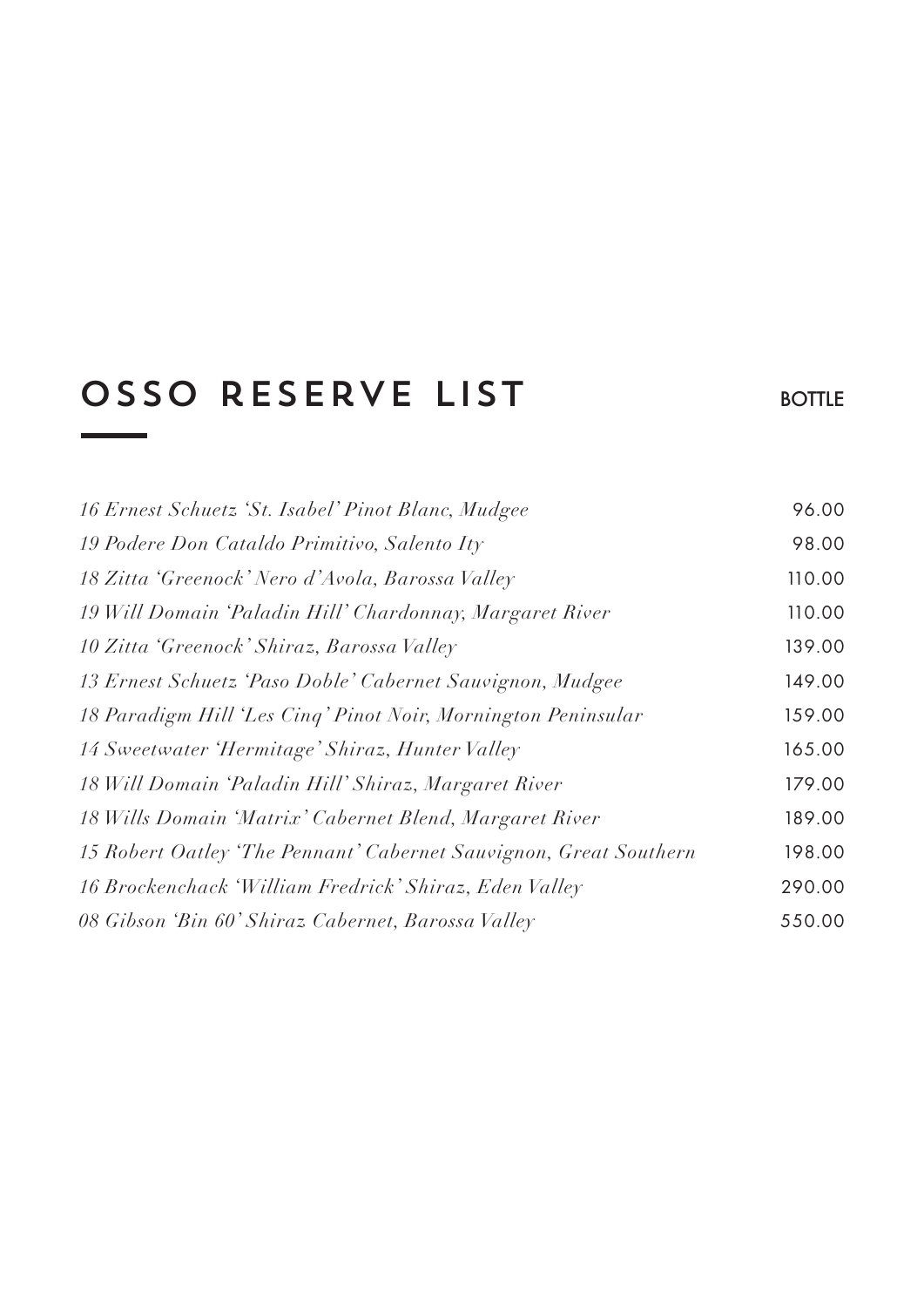# Red Wine

| PINOT NOIR                                                     | <b>BOTTLE</b> |
|----------------------------------------------------------------|---------------|
| 20 Whispering Lake 'Single Vineyard' Pemberton                 | 62.00         |
| 19 Brockenchack 'Hare Hunter' Pinot Noir, Eden Valley          | 74.00         |
| 19 Domain Road 'Organic', Central Otago                        | 82.00         |
| 18 Paradigm Hill 'L'ami Sage', Mornington Peninsula            | 125.00        |
| BLENDS & VARIETALS                                             |               |
| 20 Osso Selection Cabernet Merlot, Coonawarra                  | 44.00         |
| 19 High Country Tempranillo, Victorian Alps                    | 54.00         |
| 18 Da Vinci DOC Chianti, Tuscany Ity                           | 56.00         |
| 19 Windance Estate Cabernet Merlot, Margaret River             | 56.00         |
| 18 Rocco Montipulicano, d'Abruzzo Ity                          | 56.00         |
| 17 Zitta 'Union Street' Grenache Shiraz Mataro, Barossa Valley | 59.00         |
| 16 Ernest Schuetz 'Family Reserve' Zinfandel, Mudgee           | 69.00         |
| 18 Gibson 'The Smithy' Shiraz Cabernet, Barossa Valley         | 74.00         |
| 19 Brockenchack 'Megan Jane' Grenache, Eden Valley             | 74.00         |

*18 Woodvale 'Soul Garden' GSM, Clare Valley* 89.00

#### MERLOT

| 20 Osso Selection, Coonawarra              | 44.00 |
|--------------------------------------------|-------|
| 12 Massoni Estate, Pyrenees                | 64.00 |
| 16 Ernest Schuetz 'Family Reserve', Mudgee | 68.00 |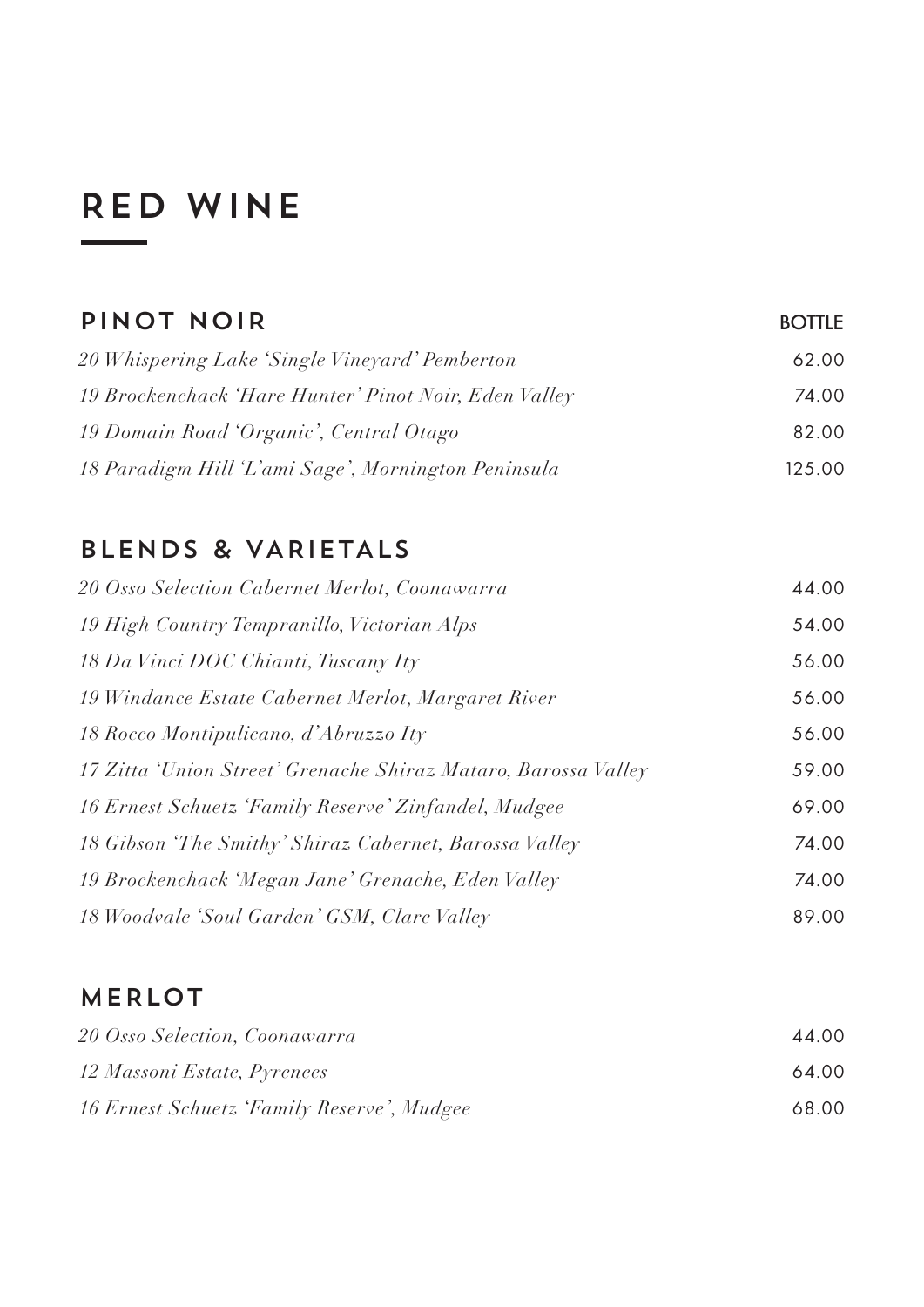| CABERNET SAUVIGNON                            | <b>BOTTLE</b> |
|-----------------------------------------------|---------------|
| 20 Osso Selection, Barossa Valley             | 44.00         |
| 18 Virgara Estate 'Classic', Adelaide Plains  | 48.00         |
| 18 Rosnay Wines 'Organic', Cowra              | 49.00         |
| 19 Gapsted Wines 'High Country' King Valley   | 54.00         |
| 15 Oldbury 'Regional Reserve', Coonawarra     | 54.00         |
| 18 Ernest Schuetz 'Family Reserve', Mudgee    | 66.00         |
| 18 Brockenchack 'Miss Bronte' Eden Valley     | 72.00         |
| 19 Wills Domain 'Eightfold', Margaret River   | 74.00         |
| 18 Windance Estate, Margaret River            | 79.00         |
| 18 Hayes Wines 'Regional Series', Coonawarra  | 82.00         |
| 18 Ben Potts 'Lenny's Block', Langhorne Creek | 82.00         |
| 17 Woodvale 'Orchard Road', Clare Valley      | 92.00         |